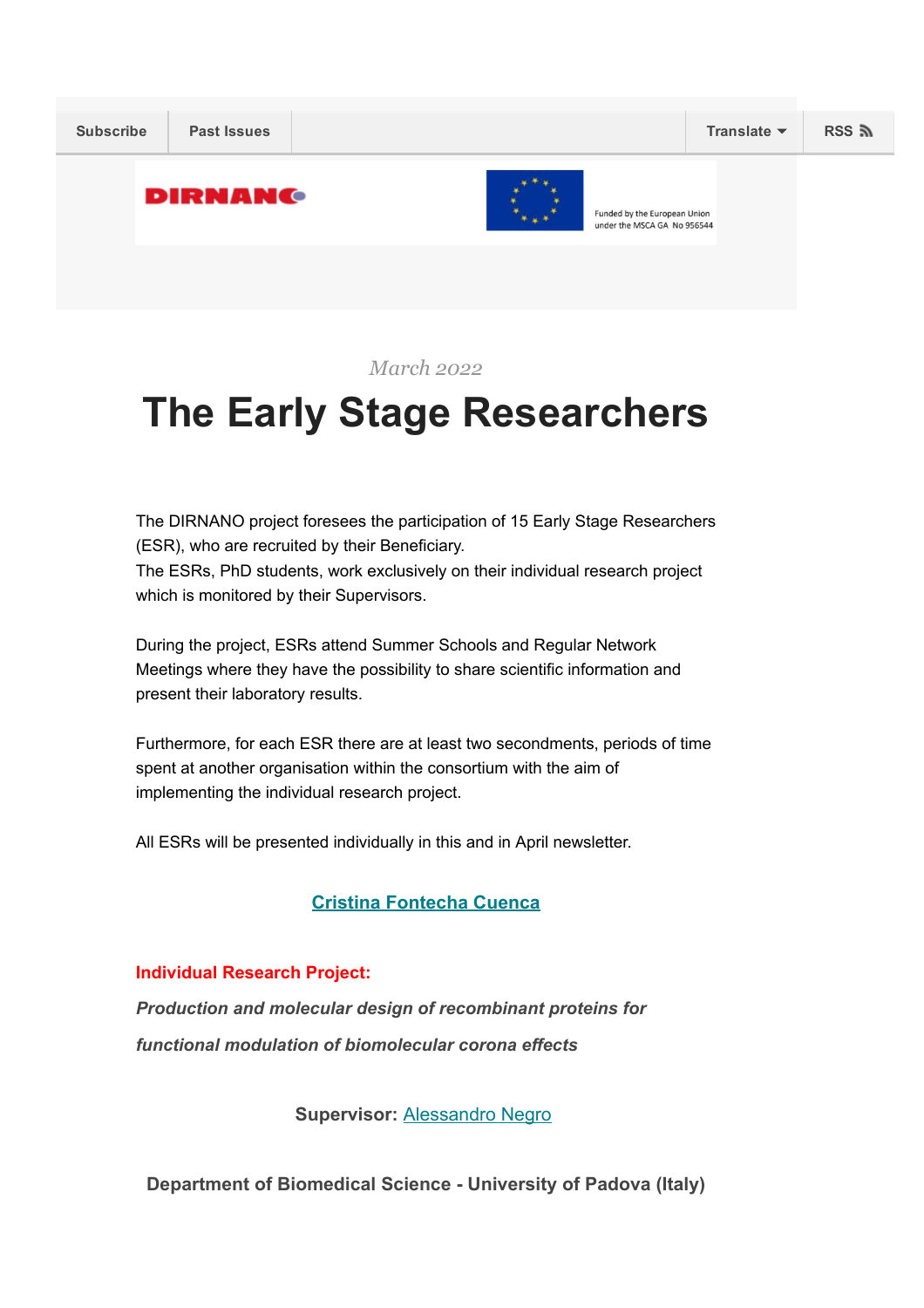With a background on molecular biology, neuroscience and immunology, my goal is contributing to the development of precision medicine. That is, targeting the drug to the site of action, avoiding the unwanted side effects of medication. To do that, I need to design nanoparticles – our preferred drug carriers – invisible to the immune system so they are not expelled from the body. In my work I focus on genetic engineering to produce proteins from the blood, which would help me understand the interactions between the nanoparticles and the elements of our immune defence.

This knowledge will help us creating nanoparticles capable of evading the immune system.



#### Ander [Eguskiza](https://dirnano.com/wp-content/uploads/2021/11/CV-ESR-Ander-Eguskiza_compressed.pdf) Bilbao

## Individual Research Project:

*Development of therapeutic cancer nanovaccine candidates*

## Supervisor: Roberto [Fiammengo](https://dirnano.com/wp-content/uploads/2021/11/CV-Scientist-in-charge-Roberto-Fiammengo_compressed.pdf)

## Department of Biotechnology - University of Verona (Italy)

Cancer is still the leading cause of death worldwide. Therapeutic cancer vaccines stood up as promising candidates for achieving long-lasting remission of tumors. As a biotechnologist with a strong background in nanoparticle science, my project will primarily focus on synthesis of the therapeutic nanoparticle-based cancer vaccine candidates. Nanoparticles may considerably improve antigen presentation to the immune system, increasing the immune response. For this purpose, gold nanoparticles will be used as carriers for tumorassociated selfantigens. The use of therapeutic nanovaccines could open up a series of new possibilities in cancer treatment with possibly fewer side effects than conventional chemotherapy.

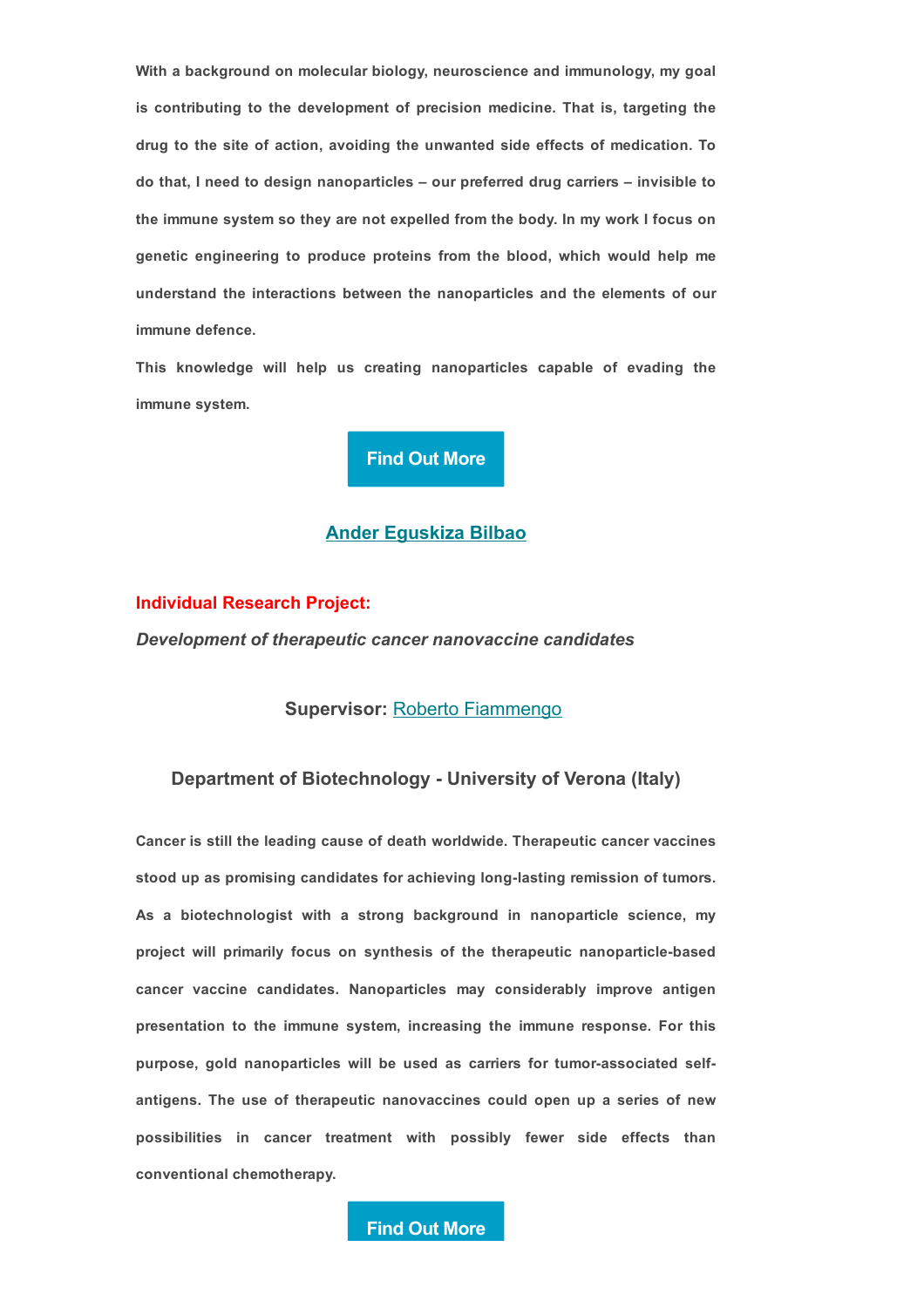## Haritha [Isukapatla](https://dirnano.com/wp-content/uploads/2021/11/CV-ESR-Haritha-Isukapatla_compressed.pdf)

#### Individual Research Project:

*Green chemical synthesis of novel steroidal complement inhibitors*

## **Supervisor: Alan [Christy](https://dirnano.com/wp-content/uploads/2021/11/CV-Scientist-in-charge-Christy-Hunter.pdf) Hunter**

## Department of Pharmacy - University of Lincoln (UK)

Liposomal nanomedicines cause problems with activation of our immune system, following their intravenous administration to the patient. In order to avoid these deleterious reactions, my project investigates how different cholesterol structures may reduce these recognition interactions.

This involves green chemical synthesis using microorganisms to functionalize chemically inert positions on the cholesterol skeleton. The analogues behaviour within lipid bilayers (NMR, DSC) optimized using in silico modeling to recognize structures that reduce the Immune system's complement recognition of liposomes.

Enzymelinked immune absorbent (ELIZA) assays used to determine the effect on complement activation.

If successful, this approach may significantly improve nanomedicine design and therefore patient safety.



## Mireia Vilar [Hernandez](https://dirnano.com/wp-content/uploads/2022/02/CV_Mireia_Vilar_LIPOCOAT-1.pdf)

Individual Research Project: *Stealth coating of NPs with zwitterionic lipid bilayers*

Supervisor: Pascal [Jonkheijm](https://dirnano.com/wp-content/uploads/2022/02/CV-Jonkheijm_LIPOCOAT.pdf)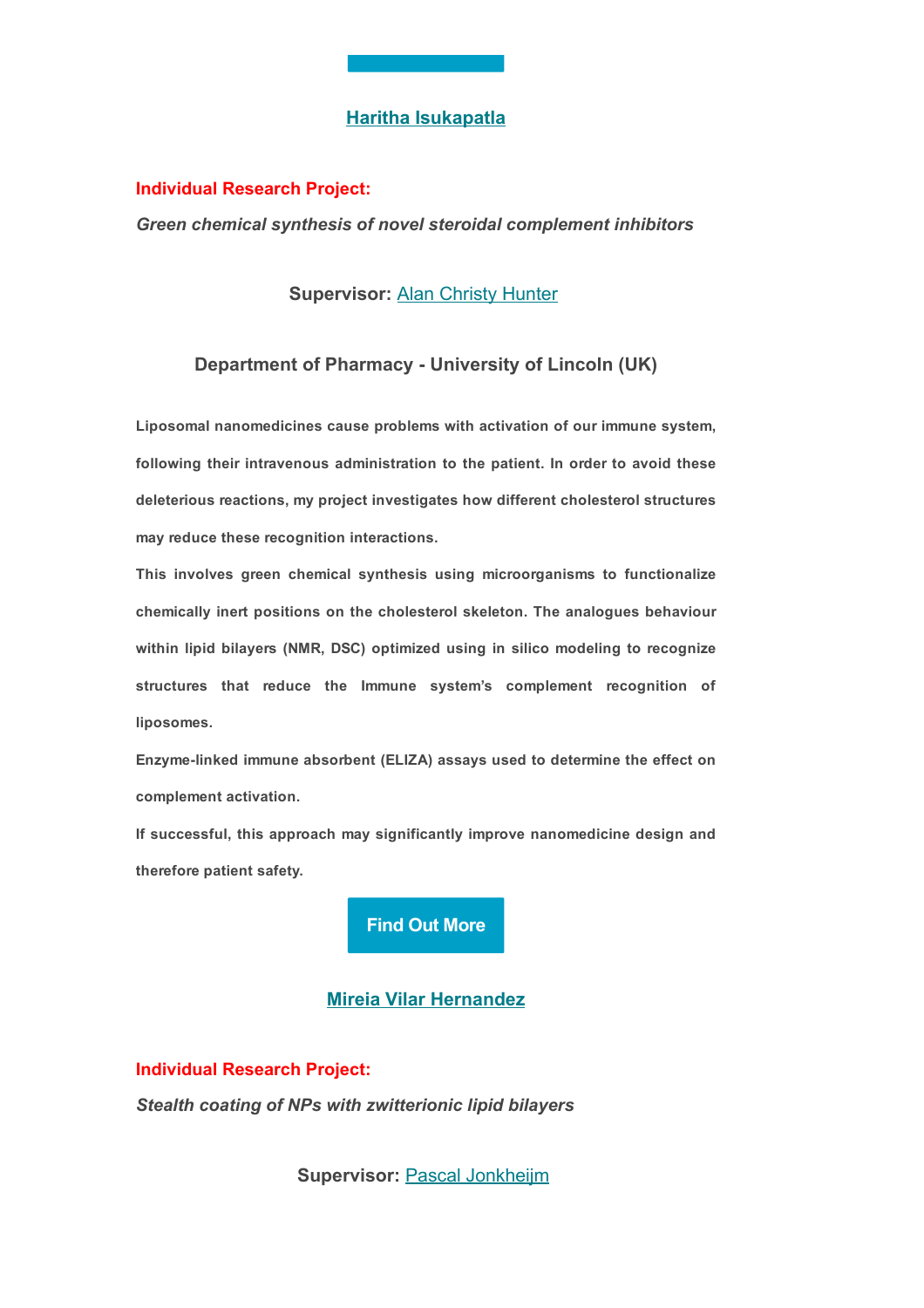My project is focused on studying new coatings for nanoparticles that will not activate the immune system.

With this we will improve the efficiency of the nanoparticles. Our approach is to use the main lipids of the cell membrane. We envision to create a coating able to surround different nanoparticles which will broaden the biomedical applications of the nanoparticles. With this new system, we expect to provide nanomedical research with a safer system and with fewer secondary effects. The coated nanoparticles could be used in cancer treatment and vaccines.

# Find Out [More](https://dirnano.com/individual-research-project-stealth-coating-of-nps-with-zwitterionic-lipid-bilayers/)

## Michele Do [Nascimento](https://dirnano.com/wp-content/uploads/2021/11/CV-ESR-Michele-do-Nascimento-Tomaz_compressed.pdf) Tomaz

Individual Research Project: *Self organized polymeric Nanoparticles*

## Supervisor: [Fabrizio](https://dirnano.com/wp-content/uploads/2021/11/CV-Scientist-in-charge-Fabrizio-Mancin.pdf) Mancin

## Department of Chemical Sciences University of Padova (Italy)

My project is focused to developing new molecules that will be used as coating of nanoparticles using different approaches and using different types of nanoparticles such as: gold, lipidic and silica. The modulation of these nanoparticles are important to understand which pathway is the best one to avoid the activation of immune system and deliver medicine on the body in the future.

## Find Out [More](https://dirnano.com/individual-research-project-self-organized-polymeric-nanoparticles/)

## Carlos Pavón [Regaña](https://dirnano.com/wp-content/uploads/2021/11/CV-ESR-Carlos-Pavon-Regana_compressed.pdf)

## Individual Research Project:

*Polymer composition and functional effects of the speciesspecific*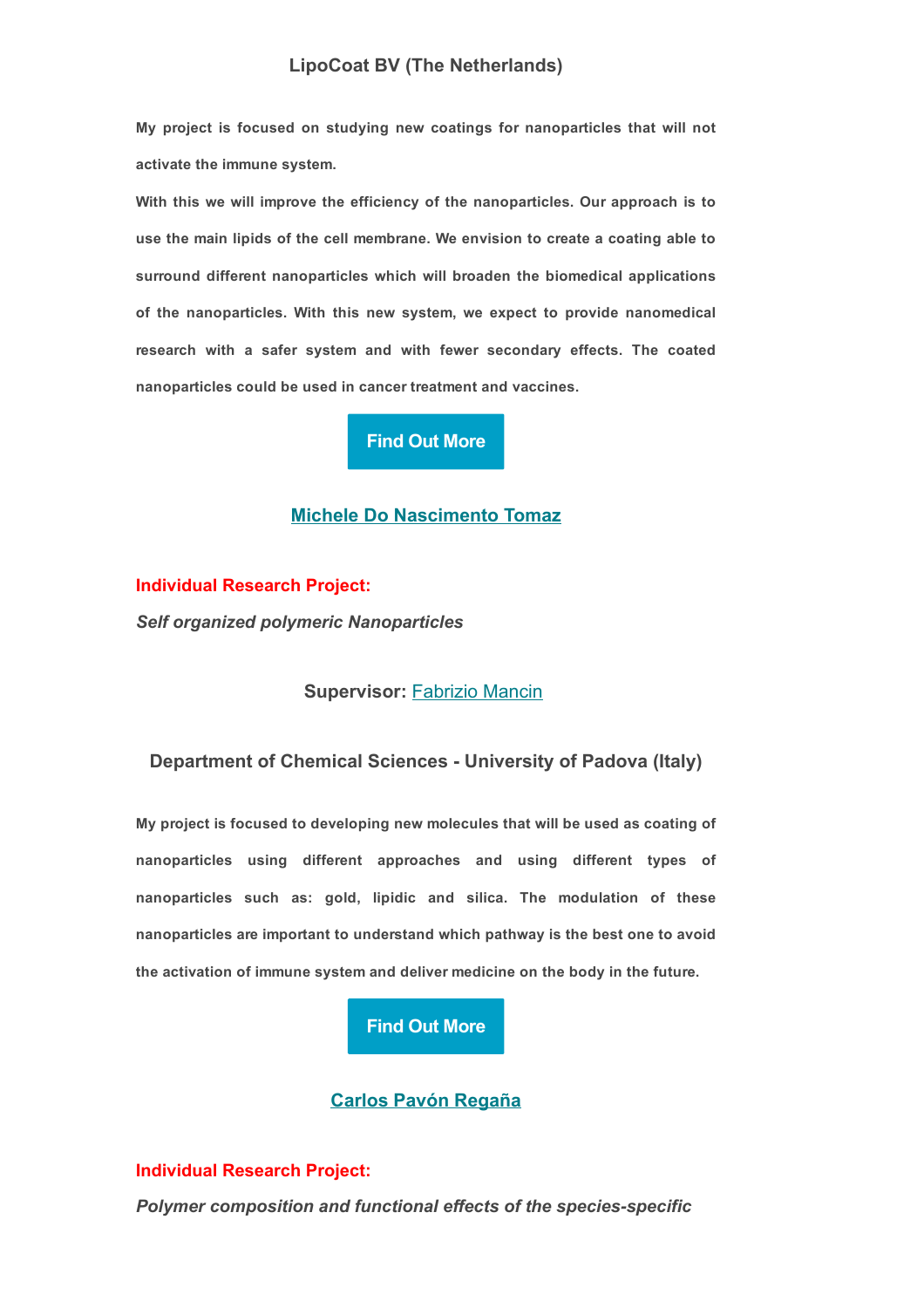## Supervisor: Edmondo M. Benetti

## Department of Chemical Sciences University of Padova (Italy)

My research is focused on the synthesis and characterization of polymers, mainly polyoxazolines and polyoxazines, used as coating of little vehicles called nanoparticles (NPs). Currently, polyethylene glycol (PEG) is the gold standard but many people have already developed antibodies against it. For this reason, there is a huge interest in finding a substitute and those polymers are promising. They have a better resistance against external responses, the ability to hide NPs from the immune system and do not accumulate in the body. Then, they can make the NPs, which carry drugs, a more effective tool to treat diseases such as cancer.

#### Find Out [More](https://dirnano.com/individual-research-project-polymer-composition-and-functional-effects-of-the-species-specific-biomolecular-corona-formation-on-nps/)

#### Foivos [Sokratis](https://dirnano.com/wp-content/uploads/2022/03/CV-nuovo-Foivos.pdf) Lazaris

#### Individual Research Project:

*Development of unnatural antigens based on Mucin1*

## Supervisor: [Francisco](https://dirnano.com/wp-content/uploads/2021/11/CV-Scientist-in-charge-Francisco-Corzana-Lopez.pdf) Corzana López

#### Departmento de Química - Universidad de La Rioja (Spain)

My project focuses on the development of unnatural antigens based on glycoproteins that already exist in the human body. These glycoproteins, named mucins, are met with different modifications in healthy and cancer cells, making them excellent candidates for future vaccine candidates. In simple terms, I am modifying the amino acids that constitute the mucin-1 to improve its properties and help/guide the immune system to have a stronger immune response towards them. If this proves a success, it is possible to have cancer nano-vaccines in the proximal future that will lead to the better management of the disease and